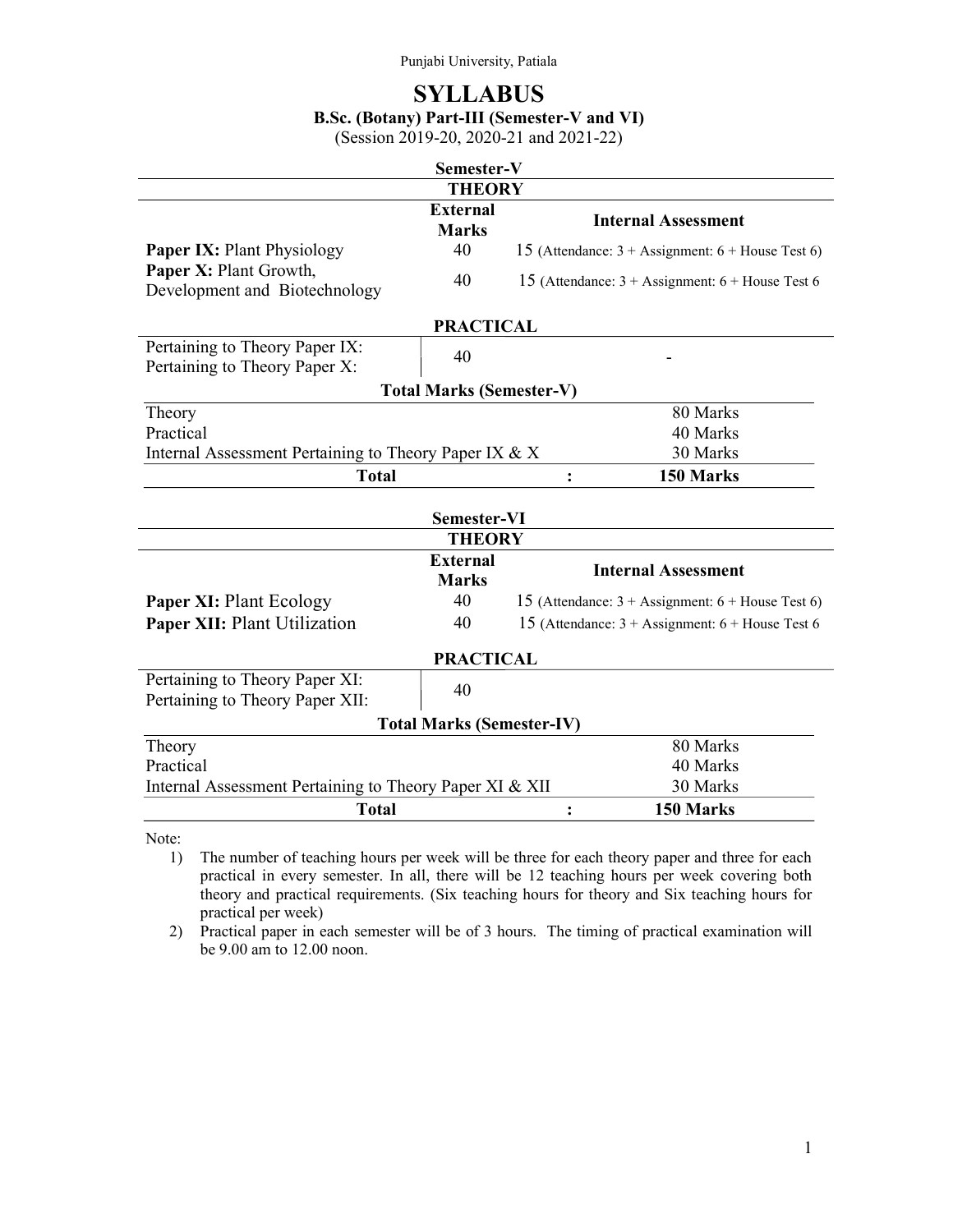# B.Sc. (Botany) Part-III (SEMESTER-V)

# PAPER IX: PLANT PHYSIOLOGY

Max. Marks: 55 marks Total Teaching hours: 45 Pass Marks: 35% in Theory and Practical Separately Time Allowed: 3 Hours Theory Paper: 40 marks Internal Assessment: 15 marks

Objective of the paper is to impart knowledge to students about the functional aspects of plant metabolism in relation to its dynamic environment.

# INSTRUCTIONS FOR THE PAPER SETTER

The question paper will consist of three sections A, B and C. Section A and B will have four questions from the respective section of syllabus and will carry 6 marks each. Section C will consist of 8 short-answer type questions (8-10 lines) of 2 marks each which will cover the entire syllabus uniformly and will carry 16 marks in all.

#### INSTRUCTIONS FOR CANDIDATES

 Candidates are required to attempt two questions from each section A and B and the entire section C, which is compulsory.

# SECTION-A

- 1. Plant-water relations: Importance of water to plant life; diffusion and osmosis; absorption, transport of water and transpiration; mechanism of stomatal opening and closing.
- 2. Mineral nutrition: Essential macro- and micro- elements and their role; mineral uptake; deficiency and toxicity symptoms.
- 3. Transport of organic substances: Mechanism of phloem transport; source-sink relationship; factors affecting translocation.
- 4. Basics of enzymology: Discovery and nomenclature; characteristics of enzymes; concepts of holoenzyme, apoenzyme, coenzyme and cofactors; regulation of enzyme activity; mechanism of action.

#### SECTION-B

- 5. Photosynthesis: Significance; historical aspects; photosynthetic pigments; action spectra and enhancement effect; concept of two photosystems; Z-scheme; photophosphorylation; Calvin cycle; C4 pathway; CAM plants; photorespiration.
- 6. Respiration: ATP- the biological energy currency; aerobic and anaerobic respiration; Kreb's cycle; electron transport mechanism (chemi-osmotic theory) redox potential; oxidative phosphorylation; pentose phosphate pathway.
- 7. Nitrogen metabolism: Biology of nitrogen fixation; importance of nitrate reducatse and its regulation; ammonium assimilation.
- 8. Lipid metabolism: Structure and function of lipids; fatty acid biosynthesis;  $\beta$ oxidation; saturated and unsaturated fatty acids.

- 1. Dennis, D.T., Turpin, D.H., Lefevre, D.D. and Layzell, D.B.(eds.) 1997, Plant Metabolism (2<sup>nd</sup> Edition). Longman, Essex, England.
- 2. Galston, A.W. 1989. Life Processes in Plants. Scientific American Library, Springer, Verlag, New York, USA.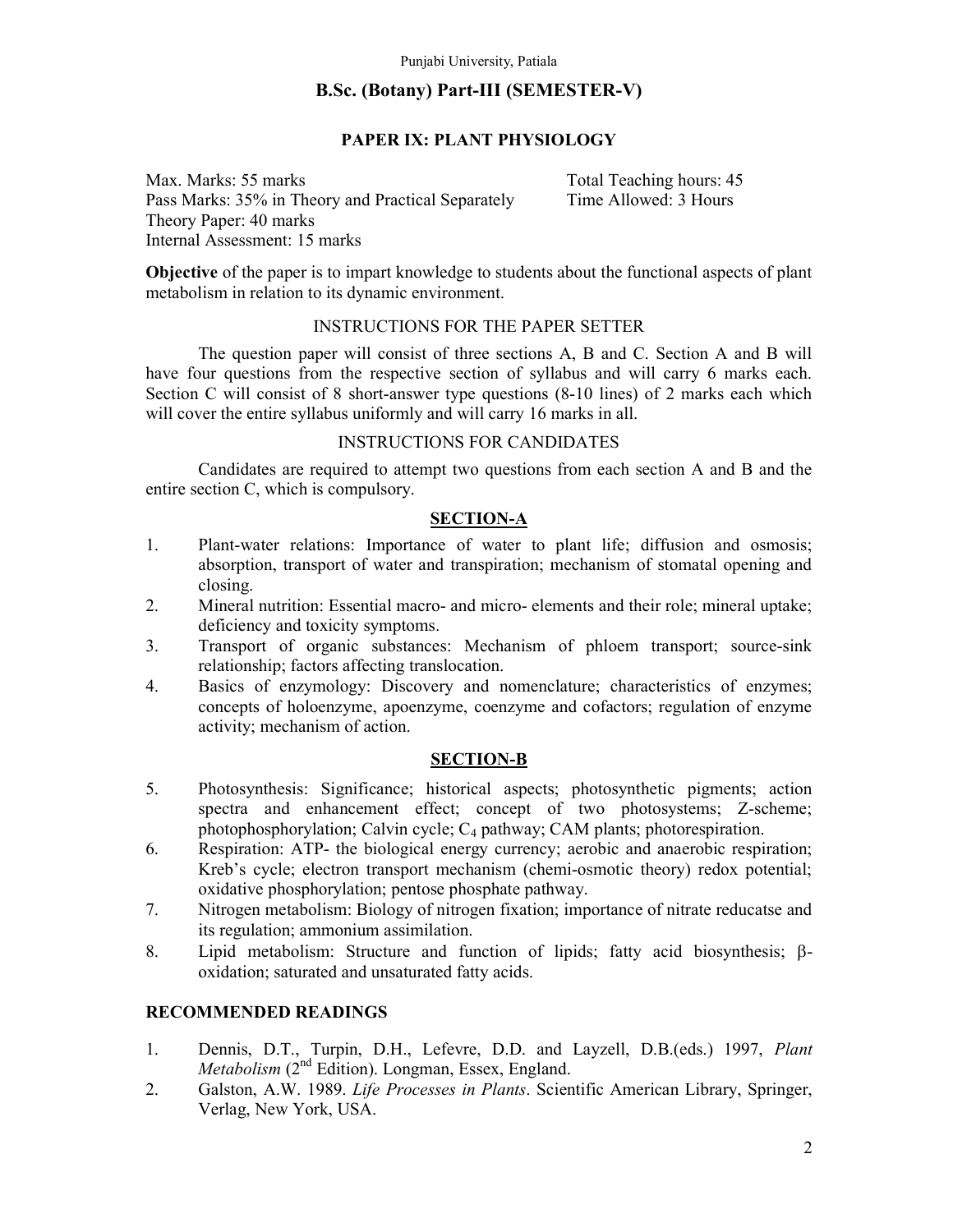- 3. Heldt, H.2003. Plant Biochemistry, Academic Press, Indian Edition, Reed Elsevier India Pvt. Ltd., New Delhi.
- 4. HopkinS, W.G. 1999, *Introduction to Plant Physiology* ( $2<sup>nd</sup>$  Edition). John Wiley & Sons, Inc., New York, USA.
- 5. Lea, P.J. and Leegood, R.C. 1999, Plant Biochemistry and Molecular Biology. John Wiley & Sons, Chickester, England.
- 6. Mohr, H. and Schopfer, P. 1995. Plant Physiology. Springer Verlag, Berlin, Germany.
- 7. Salisbury, F.B. and Ross, C.W. 2005, Plant Physiology (4<sup>th</sup> Edition). Eastern Press Bangalore, Pvt. Ltd.
- 8. Tiaz, I and Zeiger, E. 2006. Plant Physiology  $(4<sup>th</sup> Edition)$  Sinauer Associates, Inc., Publishers, Massachusetts, USA.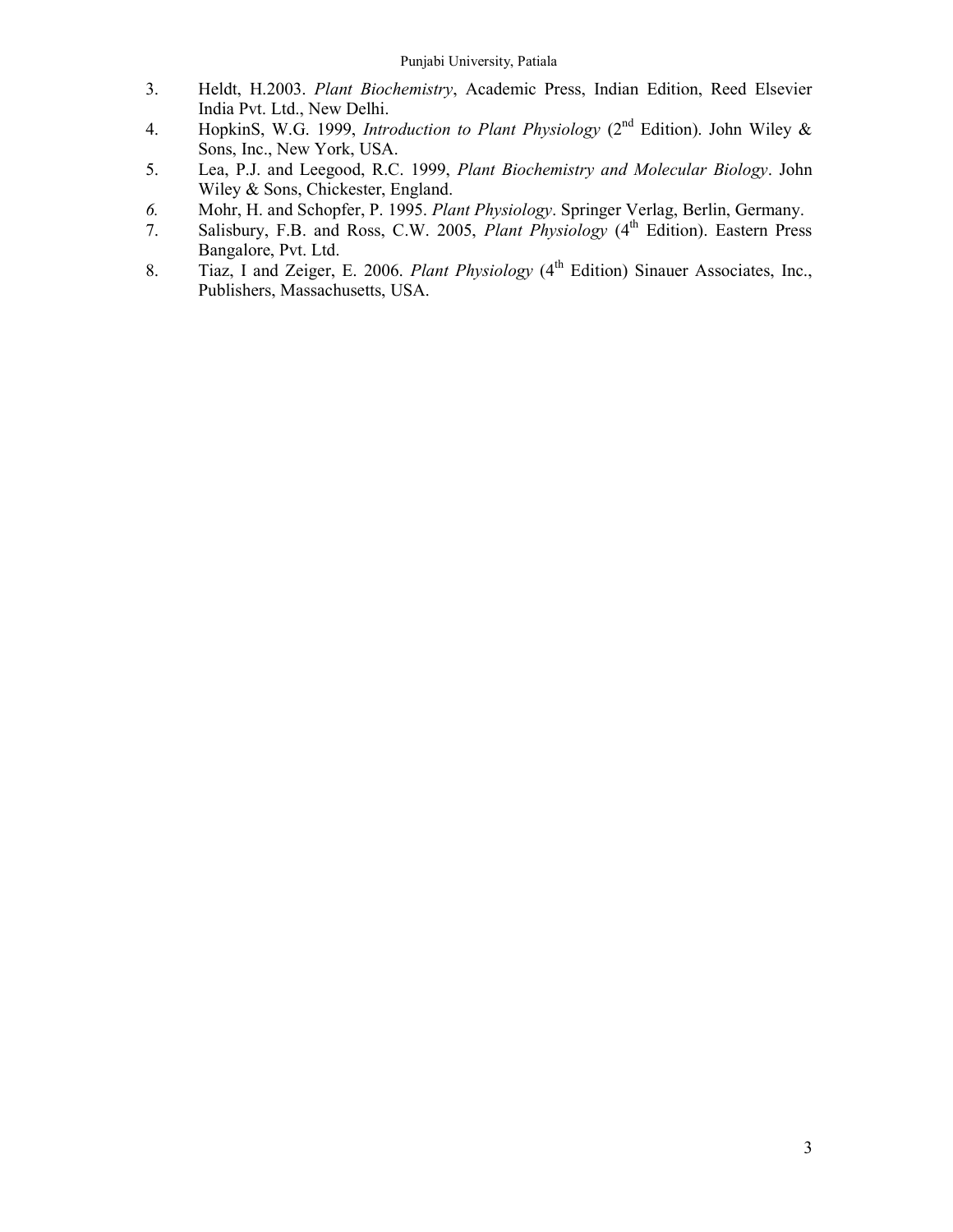# PAPER X: PLANT GROWTH, DEVELOPMENT AND BIOTECHNOLOGY

Max. Marks: 55 marks Total Teaching hours: 45 Pass Marks: 35% in Theory and Practical Separately Time Allowed: 3 Hours Theory Paper: 40 marks Internal Assessment: 15 marks

Objective of the paper is to impart knowledge to students about the different technologies in biology of plants to understand its growth, growth kinetics and effect of light on germination and growth of seed and seedling under different environments.

# INSTRUCTIONS FOR THE PAPER SETTER

The question paper will consist of three sections A, B and C. Section A and B will have four questions from the respective section of syllabus and will carry 6 marks each. Section C will consist of 8 short-answer type questions (8-10 lines) of 2 marks each which will cover the entire syllabus uniformly and will carry 16 marks in all.

# INSTRUCTIONS FOR CANDIDATES

 Candidates are required to attempt two questions from each section A and B and the entire section C, which is compulsory.

# SECTION-A

- 1. Growth, phases of growth, growth kinetics; plant hormones: discovery, bioassay, physiological effects and application of auxins, gibberellins, cytokinins, abcissic acid and ethylene.
- 2. Photomorphogenesis, discovery, structure, physiological role and mechanism of action of phytochrome and cryptochrome.
- 3. Photoperiodism, vernalization, biological clocks, physiology of senescence and abscission.
- 4. Physiology of seed dormany and seed germination; plant movements.

# SECTION-B

- 5. Tools and techniques of recombinat DNA technology with special reference to restriction enzymes, gel electrophoresis, Southern blotting, cloning vectors and PCR. Genomic and cDNA library.
- 6. Techniques of gene mapping and chromosome walking; methods of gene transfer in plants.
- 7. Basic concept of plant tissue, culture, totipotency, micropropagation, anther culture, embryo culture, synthetic seeds and somatic hybridization.
- 8. Biotechnology and its application in human welfare with particular reference to industry, plant breeding and molecular farming.

- 1. Bhojwani, S.S. 1990, Plant Tissue Culture: Applications and Limitations, Elsevier Science Publishers, New York, USA.
- 2. Hopkins, W.G. 1999, *Introduction to Plant Physiology* ( $2<sup>nd</sup>$  Edition). John Wiley & Sons, Inc., New York, USA.
- 3. Purohit, S.S. 2005, Biotechnology: Fundamental and Applications, Agrobios, India.
- 4. Gupta P.K. 2004. Biotechnology and Genomics, Rastogi Publications, Meerut, India.
- 5. Singh D.B. 2008. Biotechnoplogy: Expanding Horizons, Kalyani Publishers, India.
- 6. Mohr, H. and Schopfer, P. 1995. Plant Physiology. Springer Verlag, Berlin, Germany.
- 7. Old, R.W. and Primrose, S.B. 1989, Principles of Gene Manipulation. Blackwell Scientific Publications, Oxford, UK.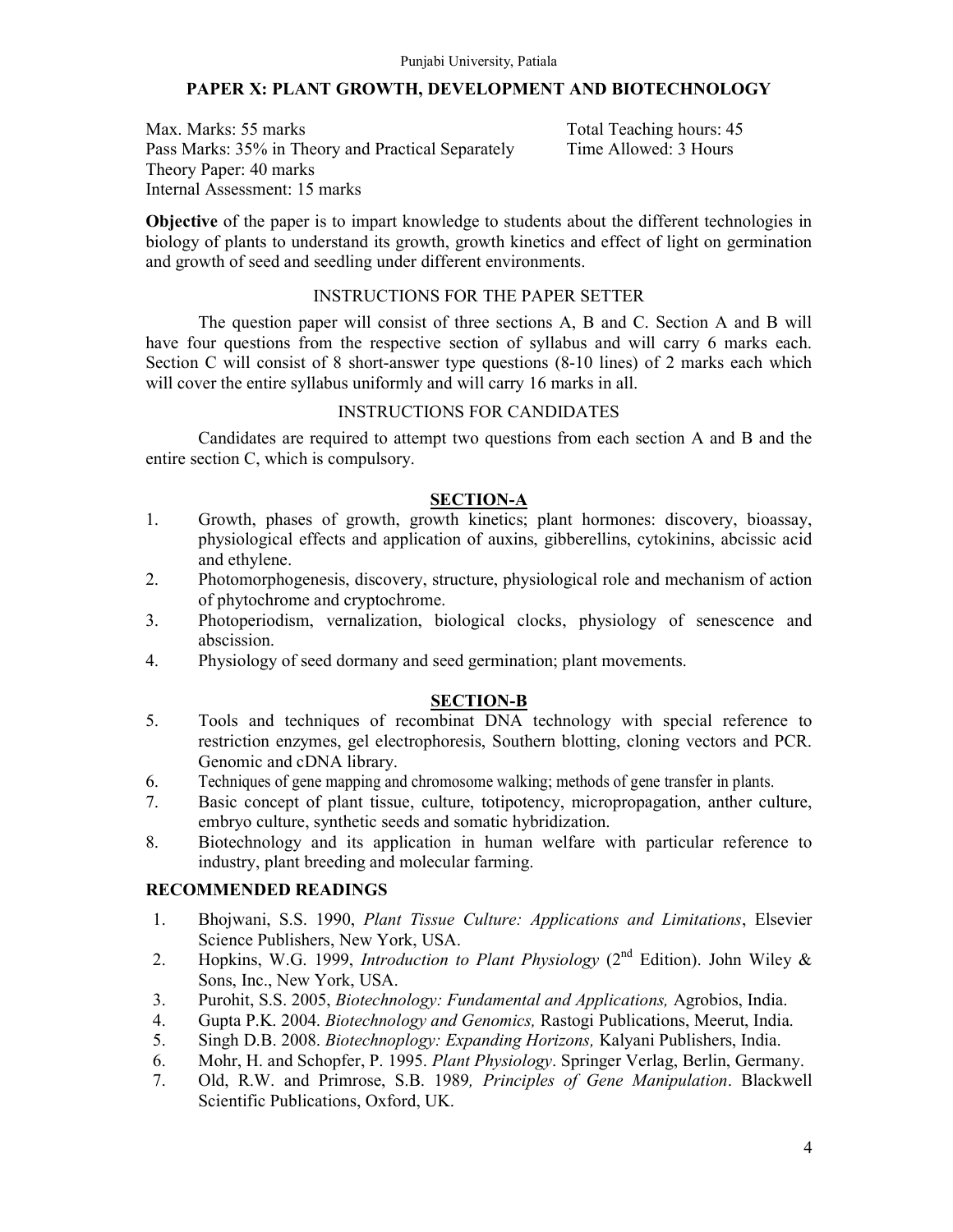- 8. Raghavan, V. 1986, Embryogenesis in Angiosperms: A Developmental and Experimental Study. Cambridge University Press, New York, USA.
- 9. Salisbury, F.B. and Ross, C.W. 2005, *Plant Physiology* (4<sup>th</sup> Edition). Eastern Press Bangalore, Pvt. Ltd.
- 10. Srivastava, L.M. 2005. Plant Growth and Development, Hormones and Environment. Academic Press, USA.
- 11. Tiaz, I and Zeiger, E. 2006. Plant Physiology (4<sup>th</sup> Edition) Sinauer Associates, Inc., Publishers, Massachusetts, USA.
- 12. Vasil, I.K. and Thorpe, T.A. 1994. Plant Cell and Tissue Culture. Kluwer Academic Publishers, The Netherlands.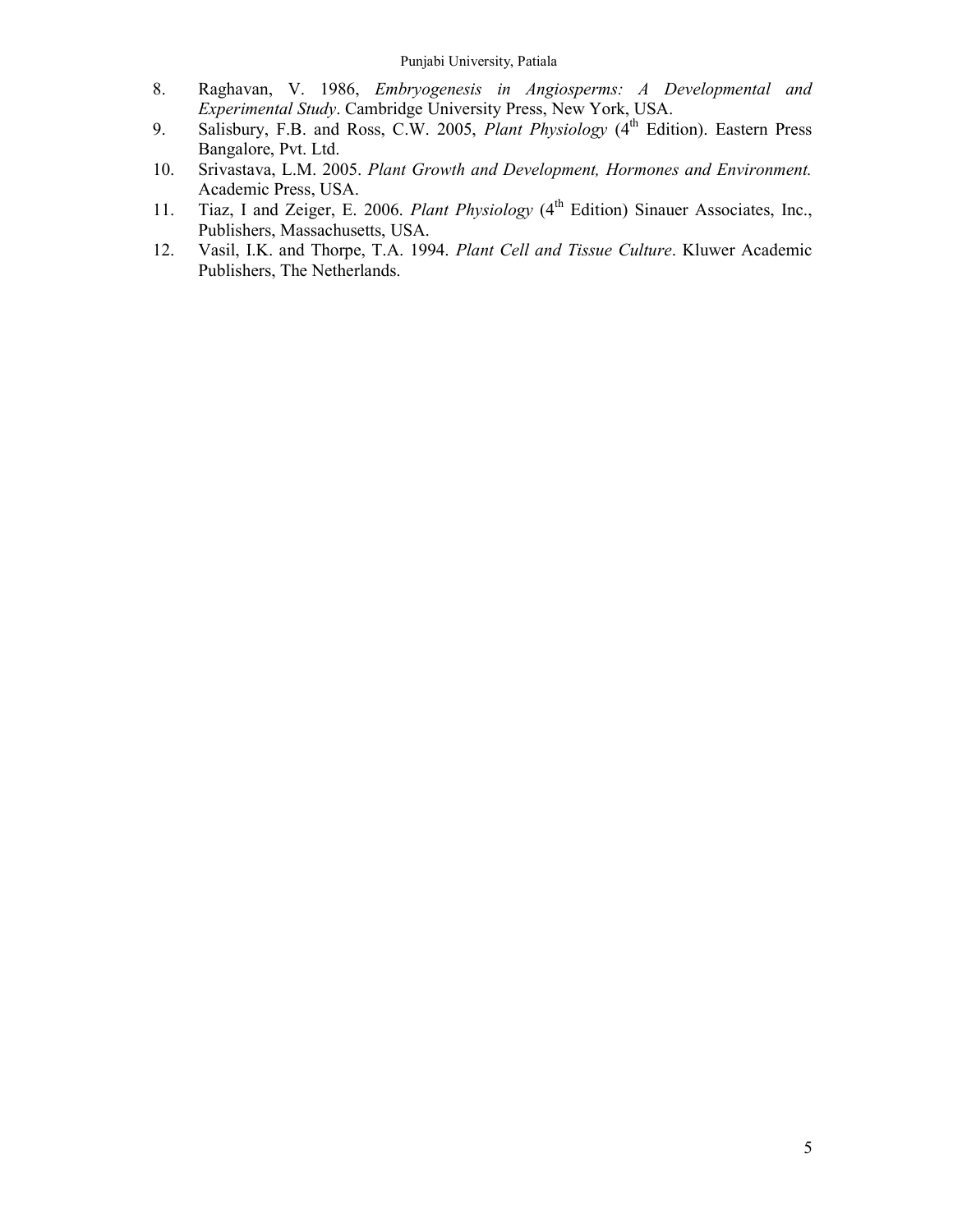# SUGGESTED LABORATORY EXCERCISES (Pertaining to theory paper IX &X)

- 1. To study the permeability of plasma membrane using different concentrations of organic solvents.
- 2. To study the effect of temperature on permeability of plasma membrane.
- 3. To study the enzyme activity of catalase and peroxidase.
- 4. To demonstrate of the rate of respiration of various plants.
- 5. Separation of chloroplast pigments by solvent method.
- 6. Demonstration of the osmotic potential of vacuolar sap by plasmolytic method.
- 7. Demonstration of the water potential of any tuber.
- 8. Separation of amino acids in the mixture by paper chromatography and their identification by comparison with standard.
- 9. Demonstration of the technique of micropropagation by using different explants e.g. auxiliary buds, shoot meristems.
- 10. Demonstration of the techniques of anther culture.
- 11. Isolation of protoplasts from different tissues using commercially available enzymes (Demonstration only).
- 12. Demonstration of root and shoot formation from the apical and basal portion of stem segments in liquid medium containing different hormones.
- 13. Preparation of synthetic seeds in potato and sugarcane.
- 14. Separation of proteins of a given sample through Gel Electrophoresis.
- 15. Demonstration of necessity of light,  $CO<sub>2</sub>$ , and Chlorophyll for photosynthesis.
- 16. Demonstration of rate of transpiration by Ganong's apparatus.
- 17. Comparison of loss of water from two surfaces of leaf by 4 leaf method.
- 18. Demonstration of path of Ascent of sap by eocin ringing experiment.
- 19. Demonstration of phototropism and geotropism.
- 20. Demonstration of the presence of reducing sugars, fats and proteins in plant tissue by micro-chemical tests.
- 21. To determine the seed viability through Triphenyl Tetrazolium chloride and actual germination Tests.

# SUGGESTED READINGS FOR LABORATORY EXERCISES

- 1. Devi, P. 2000. Principles and Methods of Plant Molecular Biology, Biochemistry and Genetics.
- 2. Dixon, R.A. (Ed.) 1987. Plant Cell Culture. A Practical Approach. IRL Press, Oxford.
- 3. Glick, D.R. and Thompson, J.E. 1993, Methods in Plant Molecular Biology and Biochemistry. CRC Press, Boxaraton, Florida.
- 4. Hall, R.D. (Ed.) 1999. Plant Cell Culture Protocols. Humana Press, Inc., New Jersey, USA.
- 5. Moore, T.C.1974. Research Experiences in Plant Physiology: A Laboratory Manual. Springer-Verlag, Berlin.
- 6. Ninfa, A.J. and Ballou, D.P. 1998. Fundamental Laboratory Approaches for Biochemistry and Biotechnology. Fitrzgerald Science press, Inc. Maryland, USA.
- 7. Roberts, J. and Tucker, G.A. (Eds.) 2000. Plant Hormone Protocols. Humana Press, Inc. New Jersey, USA.
- 8. Scott, R.P.W. 1995. Techniques and Practice of Chromatography. Marcel Dekker, Inc., New York.
- 9. Smith, R.H. 2000. Plant Tissue Culture: Techniques and Experiments. Academic Press, New York.
- 10. Wilson, K. and Goulding, K.H. (Eds.) 1986. A Biologists Guide to Principles and Techniques of Practical Biochemistry. Edward Arnold, London, UK.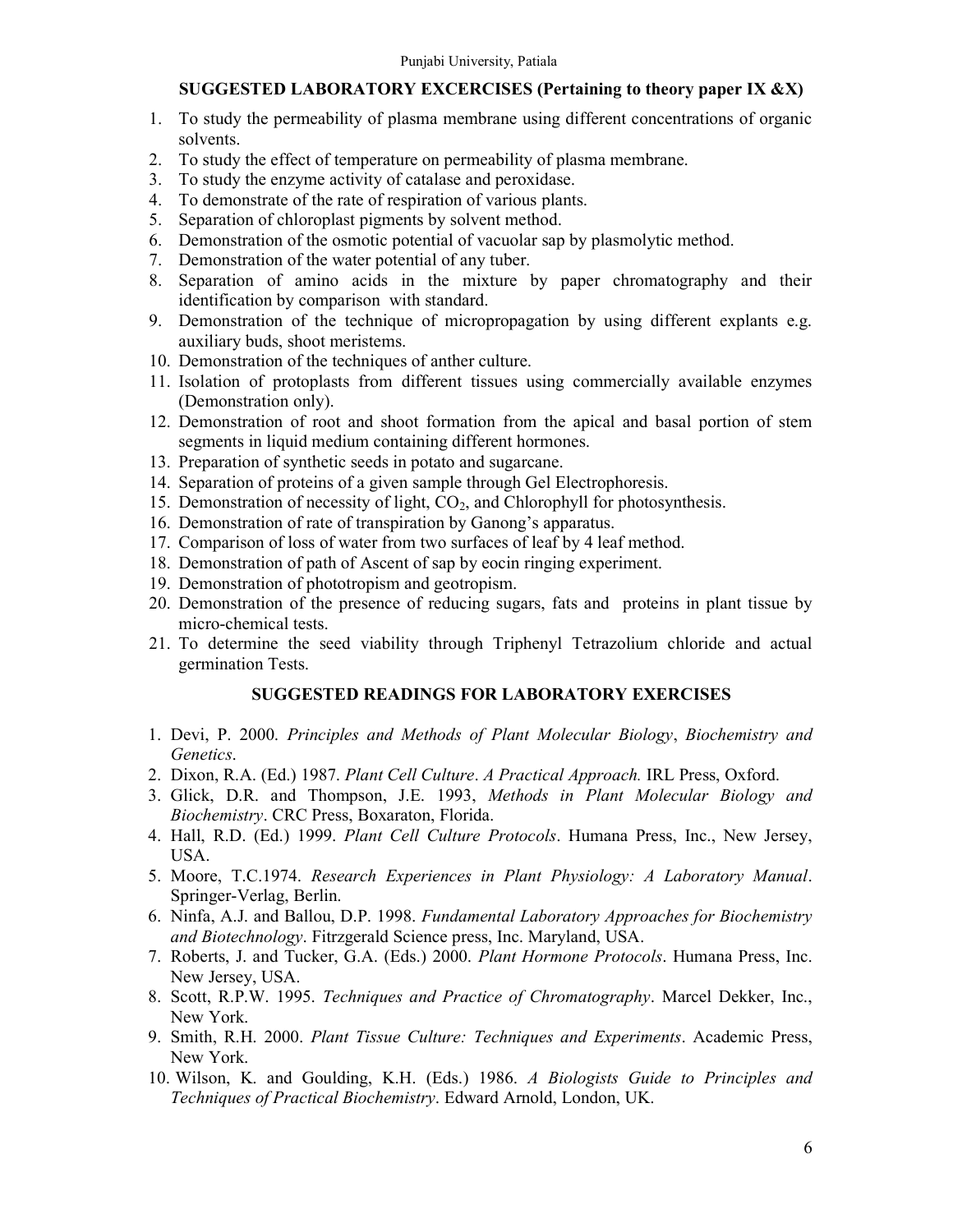#### INSTRUCTIONS FOR PAPER SETTER PRACTICAL PAPER-(PERTAINING TO THEORY PAPER-IX & X)

|    | <b>Practical Paper</b>                                                                             | Marks. |
|----|----------------------------------------------------------------------------------------------------|--------|
| 1) | Write up about the requirements, principle procedure and precautions of a                          | 08     |
|    | minor experiment. Also perform the experiment.                                                     |        |
| 2) | Write up about the requirements, principle, procedure and precautions of a                         | 10     |
|    | major experiment. Also perform the experiment.                                                     |        |
| 3) | Comment upon the experiment set                                                                    | (1)4   |
| 4) | Comment upon the experiment/apparatus/culture tube/material.                                       | 04     |
| 5) | Write up about technique used for anther culture/Micropropagation<br>/isolation of protoplast etc. | 04     |
| 6) | viva-voce                                                                                          | 05     |
|    | Note Book                                                                                          | 05     |
|    |                                                                                                    |        |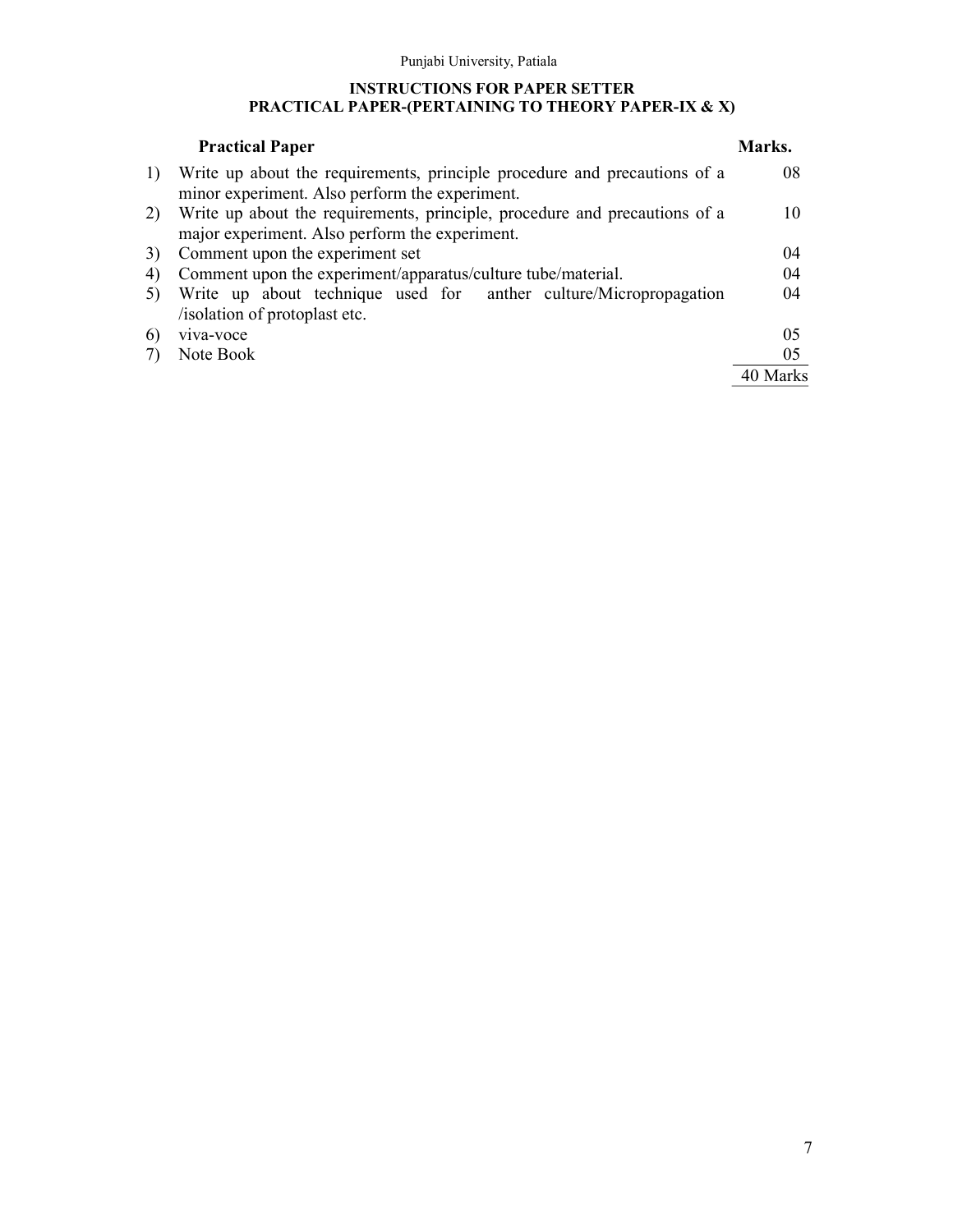# PAPER XI: PLANT ECOLOGY

Max. Marks: 55 marks Total Teaching hours: 45 Pass Marks: 35% in Theory and Practical Separately Time Allowed: 3 Hours Theory Paper: 40 marks Internal Assessment: 15 marks

Objective of the paper is to make the students conversant with the basic concepts of Ecology and make them aware of the various Environmental issues.

# INSTRUCTIONS FOR THE PAPER SETTER

The question paper will consist of three sections A, B and C. Section A and B will have four questions from the respective section of syllabus and will carry 6 marks each. Section C will consist of 8 short-answer type questions (8-10 lines) of 2 marks each which will cover the entire syllabus uniformly and will carry 16 marks in all.

# INSTRUCTIONS FOR CANDIDATES

 Candidates are required to attempt two questions from each section A and B and the entire section C, which is compulsory.

# SECTION-A

- 1. Concept of ecology and its scope. Environmental factors: climatic, edapic, topographic and biotic, Shelfords law of tolerance.
- 2. Population ecology: Characteristics, positive and negative interaction, growth forms, carrying capacity, ecotypes and ecads.
- 3. Community ecology: Community characteristics, frequency, density and abundance, cover, life forms. ecological succession (Hydrosere, Xerosere). Gause principle of competitive exclusion.
- 4. Structure and concept of ecosystem, ecological pyramids, food chain, food web, ecological energetics, ecological productivity.

#### SECTION-B

- 5. Environmental issues: Brief idea of air, water, noise and soil pollution. Global warming and ozone depletion. International efforts for mitigation of global climate change.
- 6. Biodiversity: Introduction and Importance of Biodiversity; Elements of Biodiversity; Genetic, species and ecological diversity. Conservation strategies, concept of hot spots, biomes, phytogeographic regions of India, vegetation types (Forests, Grasslands, Desserts and Wetlands).
- 7. Ecological adaptations in xerophytes, hydrophytes and halophytes.
- 8. Biogeochemical cycles with particular reference to C, N and P.

- 1. Begon, M., Townsend, C.R. & Harper, J.L. 2006. Ecology: From Individuals to  $E \text{cos}$  et al. (4<sup>th</sup> Edition) Blackwell Publishers, Australia.
- 2. Gurevitch, J., Scheiner, S.M. and Fox, G.A. 2006. *The Ecology of Plants* (2<sup>nd</sup> Edition). Sinauer Associates Inc, Pub. USA.
- 3. Kormondy, E.J. 1996. Concepts of Ecology. Prentice-Hall of India Pvt. Ltd., New Delhi.
- 4. Mackenzie, A. et al. 1999. Instant Notes in Ecology, Viva Books Pvt. Ltd., New Delhi.
- 5. Mcknney, M.L., Schoch, R.M. & Yonaujak, L. 2007. Environmental Science: Systems and  $Solutions$  ( $4<sup>th</sup> Edition$ ). Johes and Bartl. Pub., USA.
- 6. Odum, E.P.1983. Basic Ecology, Saunders, Philadelphia.
- 7. Omasa, K. Saji, H., Youssefian, S. and Kondo, N. 2005. Air pollution and Plant Biotechnology: Prospects for Phytomonitoring and Phytoremediation. Springer-Verlog, Tokyo, Japan.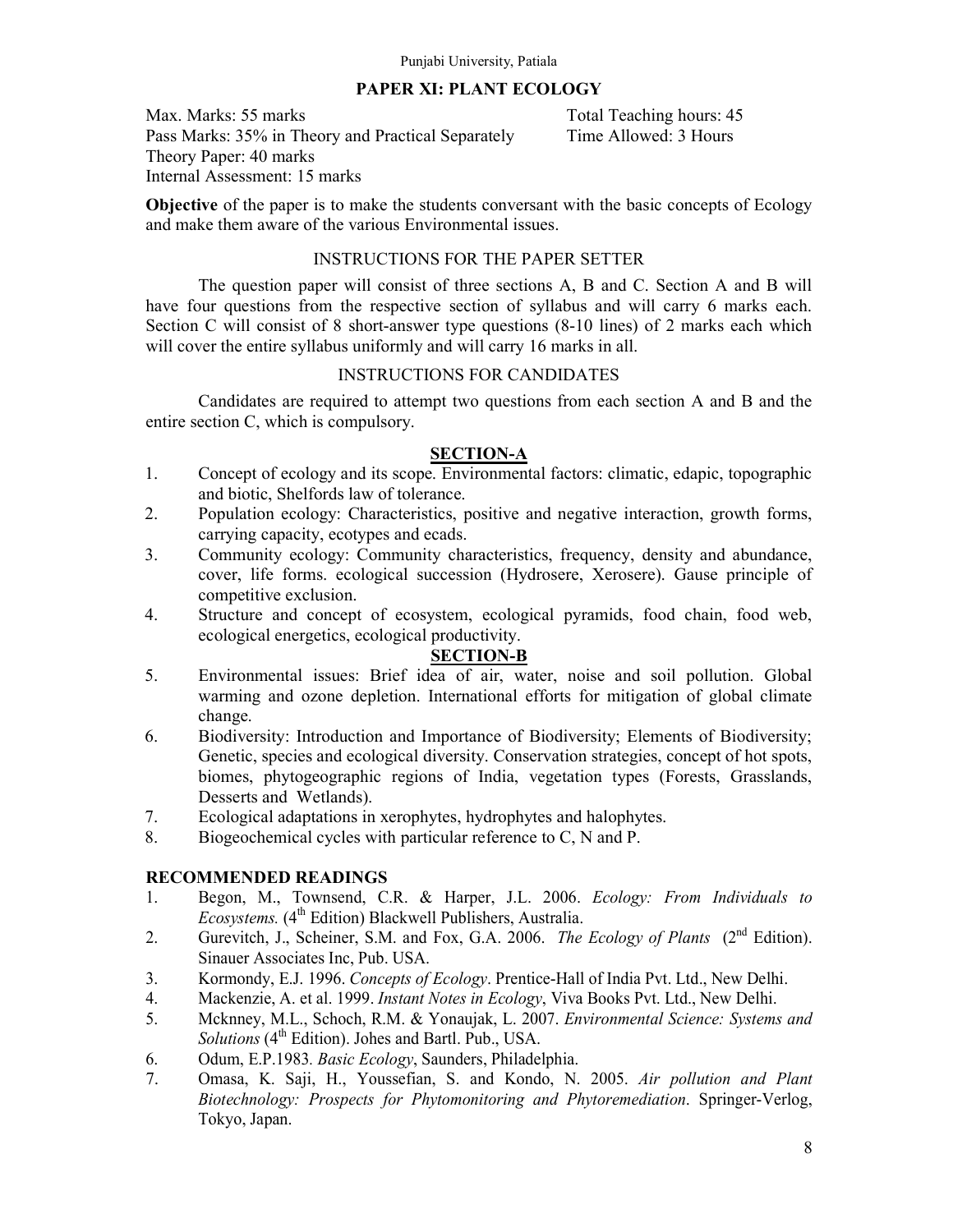# PAPER XII: PLANT UTILIZATION

Max. Marks: 55 marks Total Teaching hours: 45 Pass Marks: 35% in Theory and Practical Separately Time Allowed: 3 Hours Theory Paper: 40 marks Internal Assessment: 15 marks

Objective of the paper is to impart knowledge to students about the plant resources useful to mankind.

# INSTRUCTIONS FOR THE PAPER SETTER

The question paper will consist of three sections A, B and C. Section A and B will have four questions from the respective section of syllabus and will carry 6 marks each. Section C will consist of 8 short-answer type questions (8-10 lines) of 2 marks each which will cover the entire syllabus uniformly and will carry 16 marks in all.

# INSTRUCTIONS FOR CANDIDATES

 Candidates are required to attempt two questions from each section A and B and the entire section C, which is compulsory.

# SECTION-A

- 1. The importance and nature of plant products; fibres: surface fibres (cotton), soft fibres (Jute), hard fibres (Coir). Forest products: Wood, properties, seasoning and importance, important timber plants of India.
- 2. Brief history of origin of food plants; cultivation practice and recommended varieties of wheat, rice, maize and sugarcane with particular reference to Punjab.
- 3. Cultivation practices and use of soyabean, sunflower, mustard, groundnut and coconut.
- 4. Vegetables and Fruits: Botanical name, family, season and area of cultivation of potato, tomato, brinjal, carrot, ladyfinger, pea, mango, apple, banana, guava, kinnow and grapes.

# SECTION-B

- 5. Spices: General account pertaining to botanical name, family and part used in case of clove, cardamom, black pepper, turmeric, cumin and ginger.
- 6. Medicinal Plants: General account pertaining to botanical name, family, part used and active principle in case of belladonna, neem, tulsi, stevia, rauwolfia, ashwagandha and glycyrrhiza.
- 7. Beverages and Narcotics: Cultivation practices, botanical name, family and active ingredients of tea and coffee. Cannabis, tobacco and opium.
- 8. Rubber: Major sources, cultivation, processing and uses of Para rubber.

- 1. Kochhar, S.L. 1998. Economic Botany in Tropics. 2<sup>nd</sup> Edition, Mac Millan India Ltd., New Delhi.
- 2. Sambamurthy, A.V.S.S. and Subramanyam, N.S. 1989. A Textbook of Economic Botany, Wiley Eastern Ltd., New Delhi.
- 3. Sharma, O.P. 1996. Hill's Economic Botany (Late Dr. A.F. Hill, adapted by O.P. Sharma) Tata McGraw Hill Co. Ltd., New Delhi.
- 4. Simpson, B.B. and Conner, M. 1986. Economic Botany Plants in Our World, McGraw Hill, New York.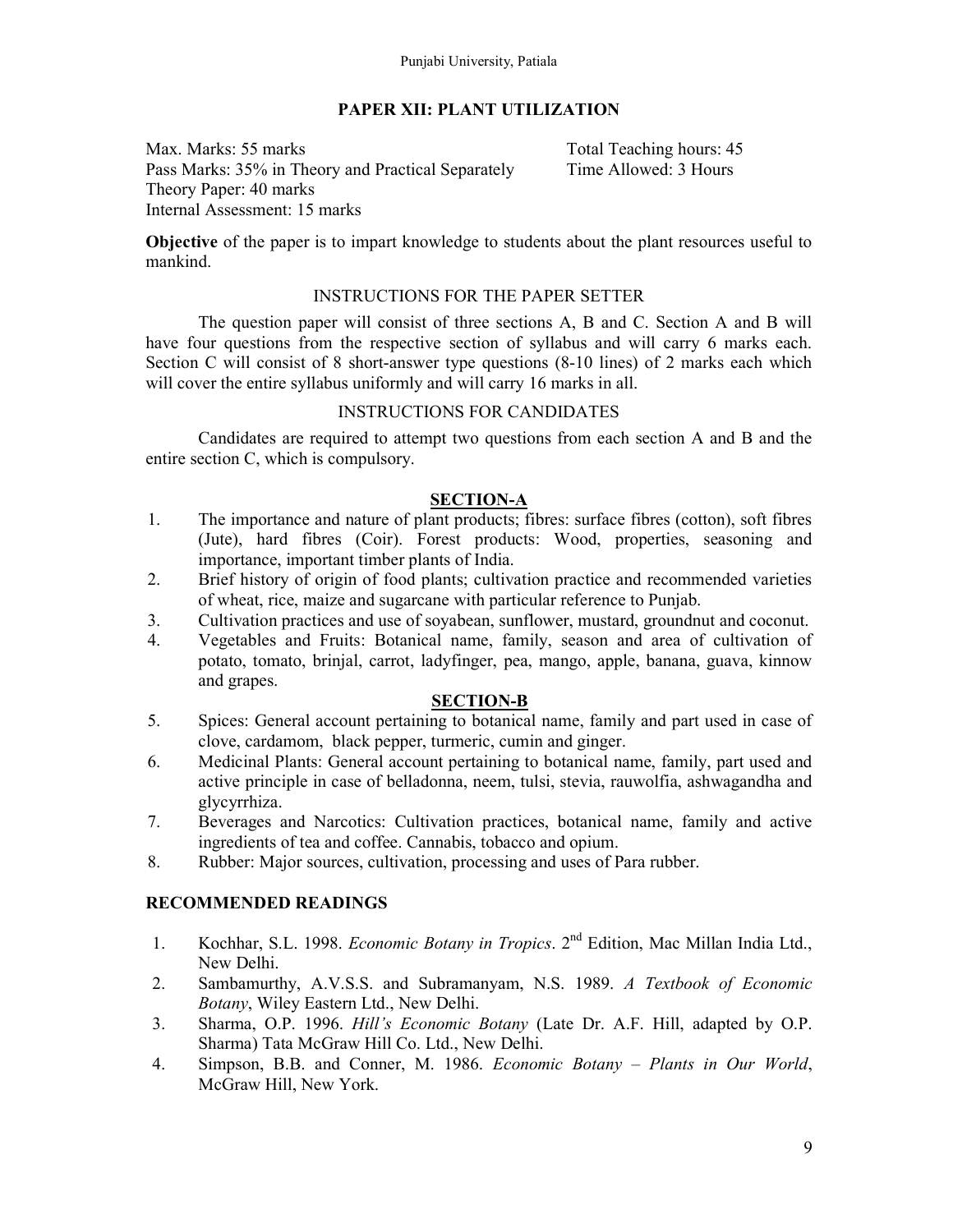# SUGGESTED LABORATORY EXERCISES PERTAINING TO THEORY PAPERS: PLANT ECOLOGY AND PLANT UTLIZATION:

Teachers may select plant/material available in their locality/institution.

- 1. To determine minimum number of quadrats required for study of a grassland.
- 2. To study the frequency of herbaceous species in grassland and to compare the frequency distribution with Raunkiaer's Standard Frequency Diagram.
- 3. To estimate Importance Value Index (IVI) for grassland species on the basis of relative frequency, relative density and relative biomass in protected and grazed grassland.
- 4. To measure the above ground plant biomass in a grassland.
- 5. To determine Kemp's constant for dicot and monocot leaves and to estimate the leaf area index of a grassland community.
- 6. To determine diversity indices (Richness, Simpson, Shannon Wiener) in grazed and protected grassland.
- 7. To estimate bulk density and porosity of grassland and woodland soil.
- 8. To determine moisture content and water holding capacity of grassland and woodland soil.
- 9. To study the vegetation structure through profile diagram.
- 10. To estimate transparency, pH and temperature of different water bodies.
- 11. To measure dissolved oxygen content in polluted and unpolluted water samples.
- 12. To estimate salinity of different water samples.
- 13. To determine the per cent leaf area injury of different leaf samples collected around polluted sites.
- 14. To demonstrate dust holding capacity of the leaves of different plant species.
- 15. Food Plants: Study of the morphology, structure and simple micro chemical tests of the food storing tissues in rice, wheat, maize, potato and sugarcane. Microscopic examination of starch in these plants (excepting sugarcane).
- 16. Fibres: Study of cotton flower, sectioning of the cotton ovules/developing seeds to trace the origin and development of cotton fibres. Microscopic study of cotton and test for cellulose. Sectioning and staining of jute stem showing the location and development of fibres. Microscopic structure. Tests for ligno-cellulose.
- 17. Vegetable Oils: study of hand sections of groundnut, mustard and coconut and staining of oil droplets with Sudan III and Sudan Black.
- 18. Field Visits: To study sources of firewood (10 plants), timber-yielding trees (10 trees) and bamboos. A list to be prepared mentioning special features.
- 19. Spices: Examine Black pepper, cloves, cinnamon (hand sections) and open fruits of cardamom and describe them briefly.
- 20. Prepartion of an illustrated inventory of 10 medicinal plants and use their in indigenous systems of medicine of allopathy: Write their botanical and common names, parts used and diseases/disorders for which they are prescribed.
- 21. Beverages: Section of boiled coffee beans and tea leaves to study the characteristic structural features.